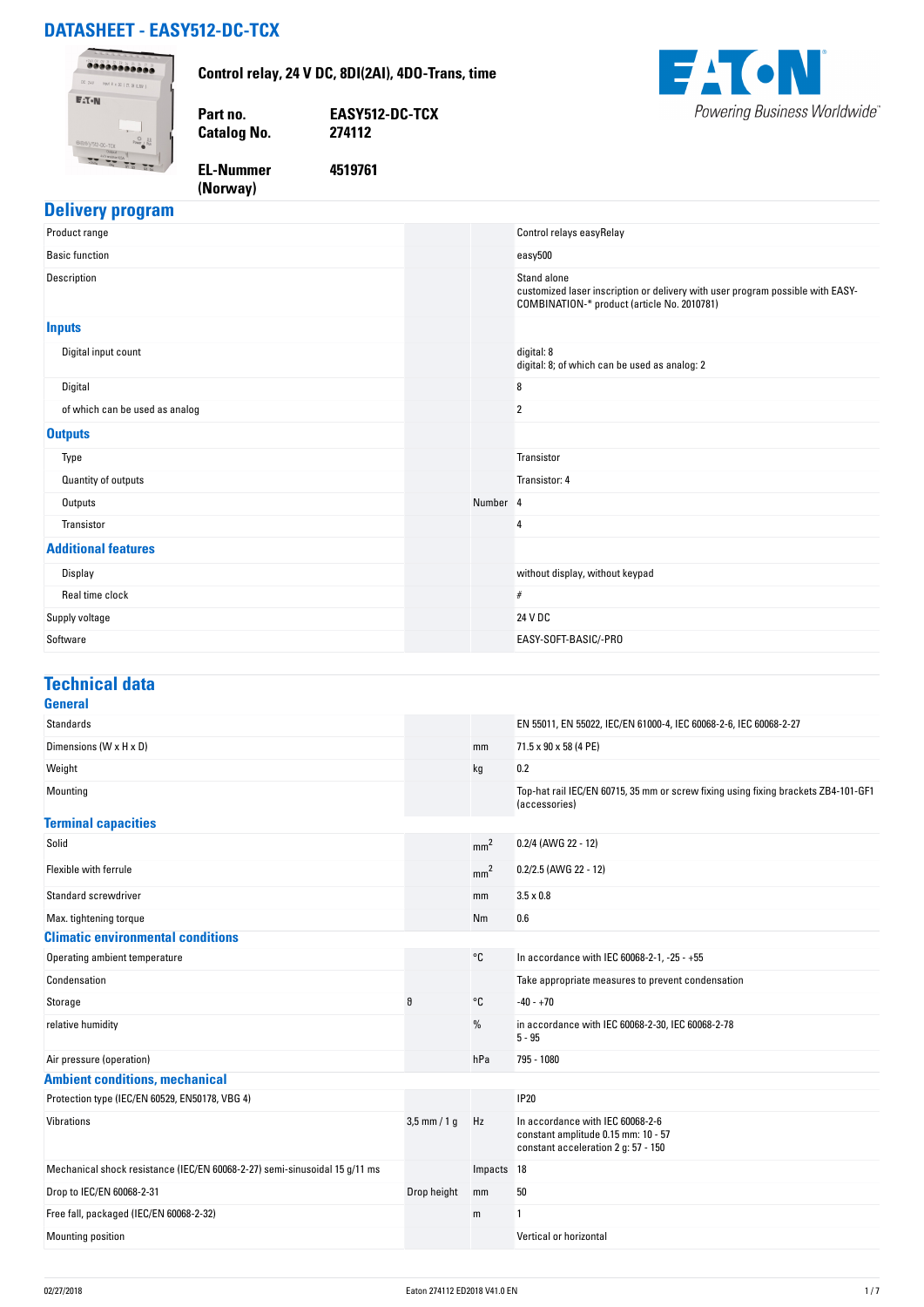| <b>Electromagnetic compatibility (EMC)</b>                    |                           |       |                                                                                                                                                              |
|---------------------------------------------------------------|---------------------------|-------|--------------------------------------------------------------------------------------------------------------------------------------------------------------|
| Overvoltage category/pollution degree                         |                           |       | III/2                                                                                                                                                        |
| Electrostatic discharge (ESD)                                 |                           |       |                                                                                                                                                              |
| applied standard                                              |                           |       | according to IEC EN 61000-4-2                                                                                                                                |
| Air discharge                                                 |                           | kV    | 8                                                                                                                                                            |
| Contact discharge                                             |                           | kV    | 6                                                                                                                                                            |
| Electromagnetic fields (RFI) to IEC EN 61000-4-3              |                           | V/m   | 10                                                                                                                                                           |
| Radio interference suppression                                |                           |       | EN 55011 Class B, EN 55022 Class B                                                                                                                           |
| Burst                                                         |                           | kV    | according to IEC/EN 61000-4-4<br>Supply cables: 2<br>Signal cables: 2                                                                                        |
| power pulses (Surge)                                          |                           |       | according to IEC/EN 61000-4-5<br>1 kV (supply cables, symmetrical)                                                                                           |
| Immunity to line-conducted interference to (IEC/EN 61000-4-6) |                           | V     | 10                                                                                                                                                           |
| <b>Insulation resistance</b>                                  |                           |       |                                                                                                                                                              |
| Clearance in air and creepage distances                       |                           |       | EN 50178, UL 508, CSA C22.2, No. 142                                                                                                                         |
| Insulation resistance                                         |                           |       | EN 50178                                                                                                                                                     |
| <b>Back-up of real-time clock</b>                             |                           |       |                                                                                                                                                              |
| Back-up of real-time clock                                    |                           |       |                                                                                                                                                              |
|                                                               |                           |       | (1) Backup time (hours) with fully charged double layer capacitor<br>2) Service life (years)                                                                 |
| Accuracy of real-time clock to inputs                         |                           | s/day | typ. $\pm 2$ ( $\pm 0.2$ h/Year)                                                                                                                             |
|                                                               |                           |       | depending on ambient air temperature fluctuations of up to $\pm$ 5 s/day ( $\pm$ 0.5 h/year)<br>are possible                                                 |
| <b>Repetition accuracy of timing relays</b>                   |                           |       |                                                                                                                                                              |
| Accuracy of timing relays (of values)                         |                           | $\%$  | ±1                                                                                                                                                           |
| Resolution                                                    |                           |       |                                                                                                                                                              |
| Range "S"                                                     |                           | ms    | 10                                                                                                                                                           |
| Range "M:S"                                                   |                           | s     | 1                                                                                                                                                            |
| Range "H:M"                                                   |                           | min   | 1                                                                                                                                                            |
| <b>Retentive memory</b>                                       |                           |       |                                                                                                                                                              |
| Write cycles of the retentive memory                          |                           |       | 1000000 (10 <sup>6</sup> )                                                                                                                                   |
| <b>Power supply</b>                                           |                           |       |                                                                                                                                                              |
| Rated operational voltage                                     | $U_{e}$                   | V     | 24 DC (-15/+20%)                                                                                                                                             |
| Permissible range                                             | $\mathsf{U}_{\mathsf{e}}$ |       | 20.4 - 28.8 V DC                                                                                                                                             |
| Residual ripple                                               |                           | %     | $\leq 5$                                                                                                                                                     |
| Siemens MPI, (optional)                                       |                           |       | yes (Notice: A short-circuit will result if 0 V or earth is applied to the outputs in the<br>event that the supply voltage is connected to the wrong poles.) |
| Input current                                                 |                           |       | normally 80 mA at U <sub>e</sub>                                                                                                                             |
| Voltage dips                                                  |                           | ms    | $\leq$ In accordance with IEC 61131-2<br>$\leq 10$                                                                                                           |
| Fuse                                                          |                           | Α     | $\geq$ 1A (T)                                                                                                                                                |
| Power loss                                                    | P                         | W     | Normally 2                                                                                                                                                   |
| <b>Digital inputs 24 V DC</b>                                 |                           |       |                                                                                                                                                              |
| Number                                                        |                           |       | 8                                                                                                                                                            |
| Inputs can be used as analog inputs                           |                           |       | 2(17,18)                                                                                                                                                     |
| Potential isolation                                           |                           |       | from power supply: no<br>between digital inputs: no<br>from the outputs: yes<br>to interface/memory card: no                                                 |
| Rated operational voltage                                     | $U_{e}$                   | V DC  | 24                                                                                                                                                           |
| Input voltage                                                 |                           | V DC  | Signal 0: $\leq$ 5 (11 - 18)<br>Signal 1: ≧ 15 (I1 - I6), ≧ 8 (I7, I8)                                                                                       |
| Input current at signal 1                                     |                           | mA    | 11 - 16: 3.3 (at 24 V DC)<br>17, 18: 2.2 (at 24 V DC)                                                                                                        |
| Deceleration time                                             |                           | ms    | 20 (0 -> 1/1 -> 0, Debounce ON)<br>normally 0.25 (0 -> 1, Debounce OFF, I1 - I8)                                                                             |
| Cable length                                                  |                           | m     | 100 (unshielded)                                                                                                                                             |
| Frequency counter                                             |                           |       |                                                                                                                                                              |

Number 2 (13, 14)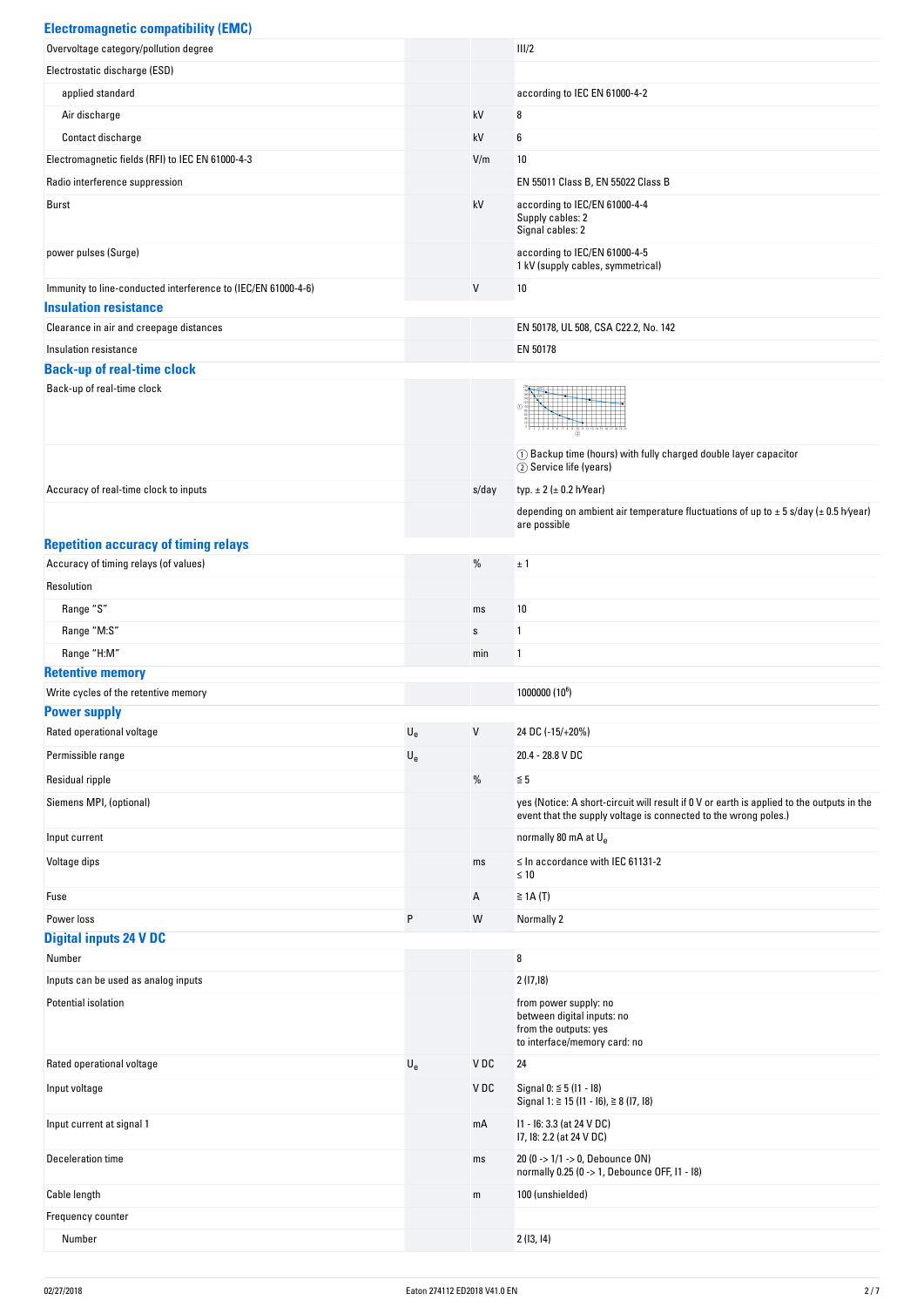| Counter frequency                                                                                   |                           | kHz                  | $\leq$ 1                                                                                                                                                     |
|-----------------------------------------------------------------------------------------------------|---------------------------|----------------------|--------------------------------------------------------------------------------------------------------------------------------------------------------------|
| Pulse shape                                                                                         |                           |                      | Square                                                                                                                                                       |
| Pulse pause ratio                                                                                   |                           |                      | 1:1                                                                                                                                                          |
| Cable length                                                                                        |                           | m                    | $\leq$ 20 (screened)                                                                                                                                         |
| Rapid counter inputs                                                                                |                           |                      |                                                                                                                                                              |
| Number                                                                                              |                           |                      | 2(11, 12)                                                                                                                                                    |
| Cable length                                                                                        |                           | m                    | $\leq$ 20 (screened)                                                                                                                                         |
| Counter frequency                                                                                   |                           | kHz                  | < 1                                                                                                                                                          |
|                                                                                                     |                           |                      |                                                                                                                                                              |
| Pulse shape                                                                                         |                           |                      | Square                                                                                                                                                       |
| Pulse pause ratio                                                                                   |                           |                      | 1:1                                                                                                                                                          |
| <b>Analog inputs</b><br>Number                                                                      |                           |                      | 2(17, 18)                                                                                                                                                    |
|                                                                                                     |                           |                      |                                                                                                                                                              |
| Potential isolation<br>Input type                                                                   |                           |                      | from power supply: no<br>between digital inputs: no<br>from the outputs: yes<br>to interface/memory card: no<br>DC voltage                                   |
| Signal range                                                                                        |                           |                      | 0-10 V DC                                                                                                                                                    |
| Resolution                                                                                          |                           |                      | 0.01 V analog<br>0.01 V digital<br>10 Bit (value 0 - 1023)                                                                                                   |
| Input impedance                                                                                     |                           | $k\Omega$            | 11.2                                                                                                                                                         |
| Accuracy of actual value                                                                            |                           |                      |                                                                                                                                                              |
| Two EASY devices                                                                                    |                           | $\%$                 | ± 3                                                                                                                                                          |
| Within a single device                                                                              |                           | %                    | $\pm$ 2, (17, 18, 111, 112) $\pm$ 0.12 V                                                                                                                     |
| Conversion time, analog/digital                                                                     |                           | ms                   | Input delay ON: 20; Input delay OFF: each cycle time                                                                                                         |
| Input current                                                                                       |                           | mA                   | < 1                                                                                                                                                          |
| Cable length                                                                                        |                           | m                    | $\leq$ 30, screened                                                                                                                                          |
| <b>Transistor outputs</b>                                                                           |                           |                      |                                                                                                                                                              |
| Number                                                                                              |                           |                      | $\overline{4}$                                                                                                                                               |
| Rated operational voltage                                                                           | $\mathsf{U}_{\mathrm{e}}$ | VDC                  | 24                                                                                                                                                           |
| Permissible range                                                                                   | $\mathsf{U}_{\mathsf{e}}$ |                      | 20.4 - 28.8 V DC                                                                                                                                             |
| Residual ripple                                                                                     |                           | %                    | 5                                                                                                                                                            |
| Supply current                                                                                      |                           | mA                   | Norm./max. 9/16 at signal 0                                                                                                                                  |
|                                                                                                     |                           |                      | 12/22 at signal 1                                                                                                                                            |
| Siemens MPI, (optional)                                                                             |                           |                      | yes (Notice: A short-circuit will result if 0 V or earth is applied to the outputs in the<br>event that the supply voltage is connected to the wrong poles.) |
| Potential isolation                                                                                 |                           |                      | from power supply: yes<br>From the inputs: yes<br>to the interface: yes<br>to the memory card: yes                                                           |
| Rated operational current at signal "1" DC per channel                                              | l <sub>e</sub>            | А                    | Max. 0.5                                                                                                                                                     |
| Residual current on 0 signal per channel                                                            |                           | mA                   | < 0.1                                                                                                                                                        |
| Max. output voltage                                                                                 |                           | V                    | 2.5 (signal 0 at external load $<$ 10 MQ)<br>$U = U_e - 1$ V (signal 1 at $I_e = 0.5$ A)                                                                     |
| Short-circuit protection                                                                            |                           |                      | Yes, thermal (analysis via diagnostics input I16, I15; R15, R16)                                                                                             |
| Short-circuit tripping current for $R_a \le 10$ m $\Omega$                                          |                           | Α                    | $0.7 \leq I_e \leq 2$ per output                                                                                                                             |
| Total short-circuit current                                                                         |                           | Α                    | 8                                                                                                                                                            |
| Peak short-circuit current                                                                          |                           | Α                    | 16                                                                                                                                                           |
| Thermal cutout                                                                                      |                           |                      | Yes                                                                                                                                                          |
| Max. operating frequency with constant resistive load                                               |                           | Operations,0000<br>h |                                                                                                                                                              |
| Parallel connection of outputs                                                                      |                           |                      |                                                                                                                                                              |
| With resistive load, inductive load with external suppressor circuit,<br>combination within a group |                           |                      | Group 1: 01 to 04                                                                                                                                            |
| Number of outputs                                                                                   | max.                      |                      | 4                                                                                                                                                            |
| Max. total current                                                                                  |                           | Α                    | 2 (Caution! Outputs must be actuated simultaneously and for the same length of<br>time.)                                                                     |
| Output status indication                                                                            |                           |                      | LCD-display                                                                                                                                                  |
| Inductive load to EN 60947-5-1                                                                      |                           |                      |                                                                                                                                                              |
| Without external suppressor circuit                                                                 |                           |                      |                                                                                                                                                              |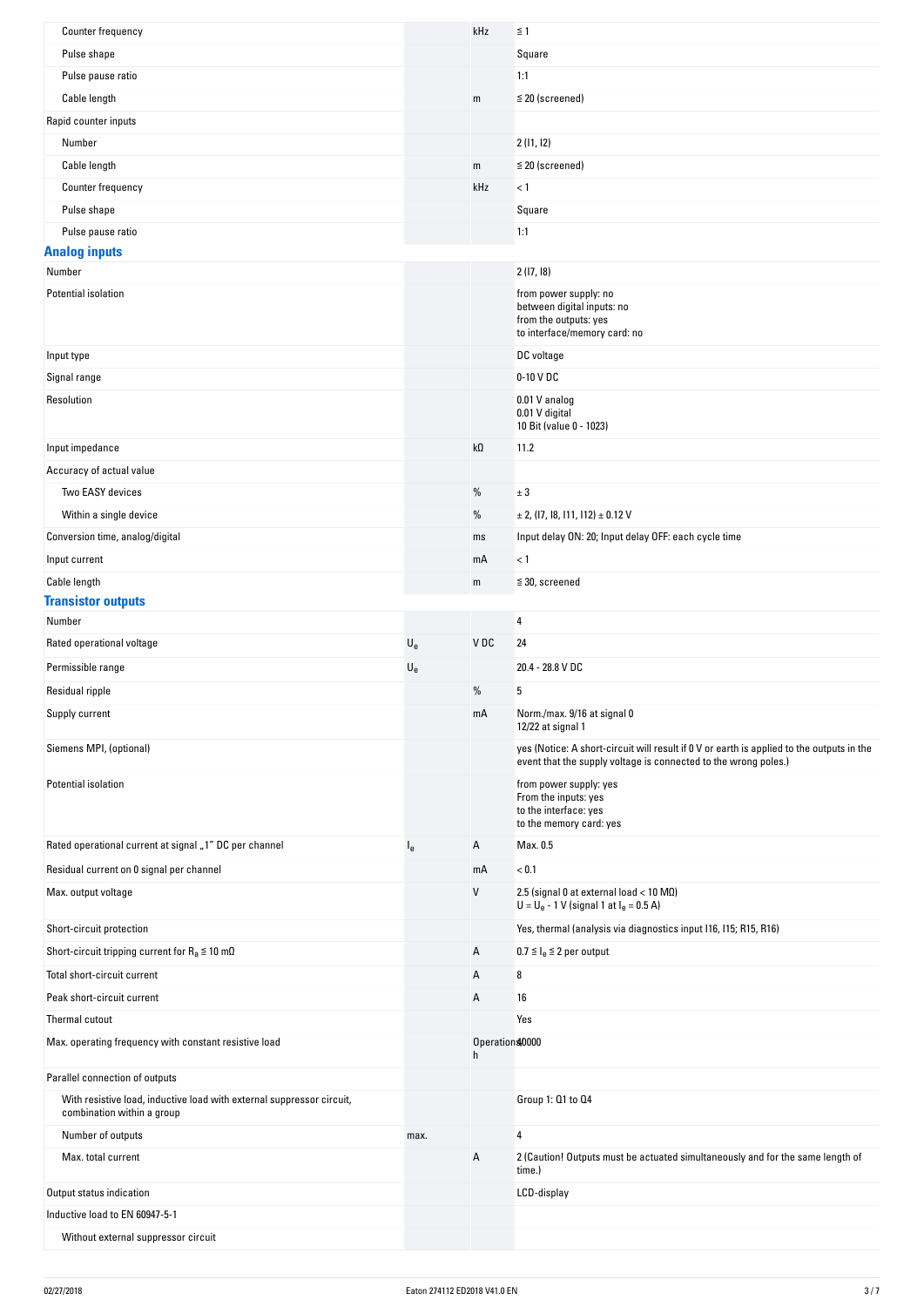| $T_{0.95}$ = 1 ms, R = 48 $\Omega$ , L = 16 mH         |   |                 |                                                                                                                                                              |
|--------------------------------------------------------|---|-----------------|--------------------------------------------------------------------------------------------------------------------------------------------------------------|
| Utilization factor                                     |   | g               | 0.25                                                                                                                                                         |
| Duty factor                                            |   | %DF             | 100                                                                                                                                                          |
| Max. switching frequency $f = 0.5$ Hz (max. DF = 50 %) |   | Operation \$500 |                                                                                                                                                              |
| DC-13, $T_{0.95}$ = 72 ms, R = 48 0, L = 1.15 H        |   |                 |                                                                                                                                                              |
| Utilization factor                                     |   | g               | 0.25                                                                                                                                                         |
| Duty factor                                            |   | %DF             | 100                                                                                                                                                          |
| Max. switching frequency $f = 0.5$ Hz (max. DF = 50 %) |   | Operations 500  |                                                                                                                                                              |
| $T_{0.95}$ = 15 ms, R = 48 $\Omega$ , L = 0.24 H       |   |                 |                                                                                                                                                              |
| Utilization factor                                     |   | g               | 0.25                                                                                                                                                         |
| Duty factor                                            |   | %DF             | 100                                                                                                                                                          |
| Max. switching frequency $f = 0.5$ Hz (max. DF = 50 %) |   | Operations 500  |                                                                                                                                                              |
| With external suppressor circuit                       |   |                 |                                                                                                                                                              |
| <b>Utilization factor</b>                              |   | g               |                                                                                                                                                              |
| Duty factor                                            |   | %DF             | 100                                                                                                                                                          |
| Max. switching frequency, max. duty factor             |   |                 | Operation Depending on the suppressor circuit                                                                                                                |
| <b>Supply voltage UAux</b>                             |   |                 |                                                                                                                                                              |
| Siemens MPI, (optional)                                |   |                 | yes (Notice: A short-circuit will result if 0 V or earth is applied to the outputs in the<br>event that the supply voltage is connected to the wrong poles.) |
| Power loss                                             | P | W               | $\overline{2}$                                                                                                                                               |

# **Design verification as per IEC/EN 61439**

| Technical data for design verification                                                                                    |                   |    |                                                                                                                                     |
|---------------------------------------------------------------------------------------------------------------------------|-------------------|----|-------------------------------------------------------------------------------------------------------------------------------------|
| Rated operational current for specified heat dissipation                                                                  | $I_{n}$           | А  | 0                                                                                                                                   |
| Heat dissipation per pole, current-dependent                                                                              | $P_{vid}$         | W  | 0                                                                                                                                   |
| Equipment heat dissipation, current-dependent                                                                             | $P_{vid}$         | W  | 0                                                                                                                                   |
| Static heat dissipation, non-current-dependent                                                                            | $P_{VS}$          | W  | 2                                                                                                                                   |
| Heat dissipation capacity                                                                                                 | $P_{\text{diss}}$ | W  | 0                                                                                                                                   |
| Operating ambient temperature max.                                                                                        |                   | °C | $-25$                                                                                                                               |
| Operating ambient temperature max.                                                                                        |                   | °C | 55                                                                                                                                  |
| IEC/EN 61439 design verification                                                                                          |                   |    |                                                                                                                                     |
| 10.2 Strength of materials and parts                                                                                      |                   |    |                                                                                                                                     |
| 10.2.2 Corrosion resistance                                                                                               |                   |    | Meets the product standard's requirements.                                                                                          |
| 10.2.3.1 Verification of thermal stability of enclosures                                                                  |                   |    | Meets the product standard's requirements.                                                                                          |
| 10.2.3.2 Verification of resistance of insulating materials to normal heat                                                |                   |    | Meets the product standard's requirements.                                                                                          |
| 10.2.3.3 Verification of resistance of insulating materials to abnormal heat<br>and fire due to internal electric effects |                   |    | Meets the product standard's requirements.                                                                                          |
| 10.2.4 Resistance to ultra-violet (UV) radiation                                                                          |                   |    | Meets the product standard's requirements.                                                                                          |
| 10.2.5 Lifting                                                                                                            |                   |    | Does not apply, since the entire switchgear needs to be evaluated.                                                                  |
| 10.2.6 Mechanical impact                                                                                                  |                   |    | Does not apply, since the entire switchgear needs to be evaluated.                                                                  |
| 10.2.7 Inscriptions                                                                                                       |                   |    | Meets the product standard's requirements.                                                                                          |
| 10.3 Degree of protection of ASSEMBLIES                                                                                   |                   |    | Meets the product standard's requirements.                                                                                          |
| 10.4 Clearances and creepage distances                                                                                    |                   |    | Meets the product standard's requirements.                                                                                          |
| 10.5 Protection against electric shock                                                                                    |                   |    | Does not apply, since the entire switchgear needs to be evaluated.                                                                  |
| 10.6 Incorporation of switching devices and components                                                                    |                   |    | Does not apply, since the entire switchgear needs to be evaluated.                                                                  |
| 10.7 Internal electrical circuits and connections                                                                         |                   |    | Is the panel builder's responsibility.                                                                                              |
| 10.8 Connections for external conductors                                                                                  |                   |    | Is the panel builder's responsibility.                                                                                              |
| 10.9 Insulation properties                                                                                                |                   |    |                                                                                                                                     |
| 10.9.2 Power-frequency electric strength                                                                                  |                   |    | Is the panel builder's responsibility.                                                                                              |
| 10.9.3 Impulse withstand voltage                                                                                          |                   |    | Is the panel builder's responsibility.                                                                                              |
| 10.9.4 Testing of enclosures made of insulating material                                                                  |                   |    | Is the panel builder's responsibility.                                                                                              |
| 10.10 Temperature rise                                                                                                    |                   |    | The panel builder is responsible for the temperature rise calculation. Eaton will<br>provide heat dissipation data for the devices. |
| 10.11 Short-circuit rating                                                                                                |                   |    | Is the panel builder's responsibility.                                                                                              |
| 10.12 Electromagnetic compatibility                                                                                       |                   |    | Is the panel builder's responsibility.                                                                                              |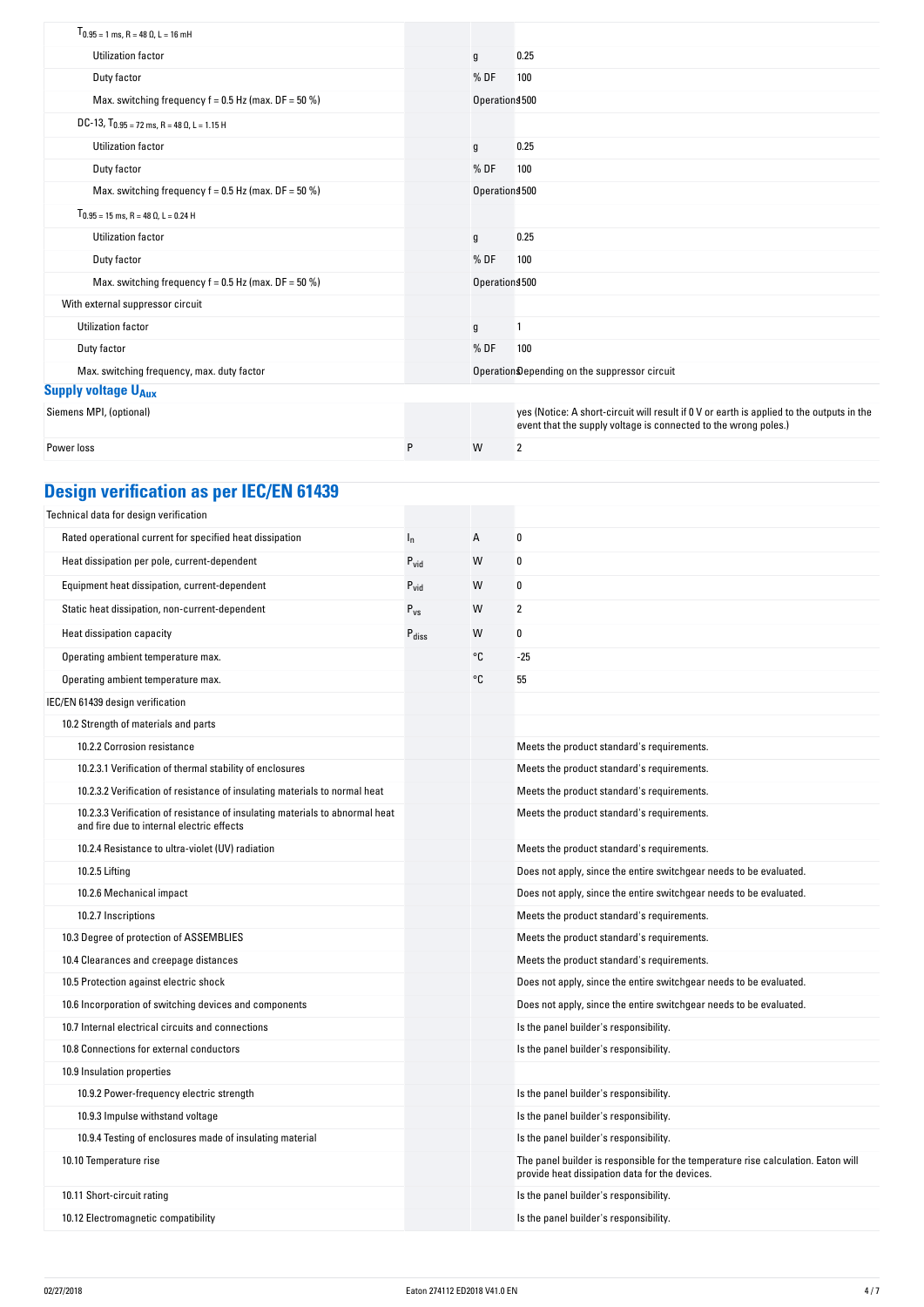10.13 Mechanical function The instruction The device meets the requirements, provided the information in the instruction leaflet (IL) is observed.

#### **Technical data ETIM 6.0**

| PLC's (EG000024) / Logic module (EC001417)                                                                                                                    |              |                |
|---------------------------------------------------------------------------------------------------------------------------------------------------------------|--------------|----------------|
| Electric engineering, automation, process control engineering / Control / Programmable logic control (SPS) / Logic module (ecl@ss8.1-27-24-22-16 [AKE539011]) |              |                |
| Supply voltage AC 50 Hz                                                                                                                                       | $\mathsf{V}$ | $0 - 0$        |
| Supply voltage AC 60 Hz                                                                                                                                       | V            | $0 - 0$        |
| Supply voltage DC                                                                                                                                             | V            | $20.4 - 28.8$  |
| Voltage type of supply voltage                                                                                                                                |              | DC             |
| Switching current                                                                                                                                             | А            | 0.5            |
| Number of analogue inputs                                                                                                                                     |              | $\overline{2}$ |
| Number of analogue outputs                                                                                                                                    |              | $\pmb{0}$      |
| Number of digital inputs                                                                                                                                      |              | 8              |
| Number of digital outputs                                                                                                                                     |              | 4              |
| With relay output                                                                                                                                             |              | No             |
| Number of HW-interfaces industrial Ethernet                                                                                                                   |              | 0              |
| Number of HW-interfaces PROFINET                                                                                                                              |              | $\pmb{0}$      |
| Number of HW-interfaces RS-232                                                                                                                                |              | 0              |
| Number of HW-interfaces RS-422                                                                                                                                |              | 0              |
| Number of HW-interfaces RS-485                                                                                                                                |              | 0              |
| Number of HW-interfaces serial TTY                                                                                                                            |              | 0              |
| Number of HW-interfaces USB                                                                                                                                   |              | $\pmb{0}$      |
| Number of HW-interfaces parallel                                                                                                                              |              | 0              |
| Number of HW-interfaces Wireless                                                                                                                              |              | 0              |
| Number of HW-interfaces other                                                                                                                                 |              | $\mathbf{1}$   |
| With optical interface                                                                                                                                        |              | No             |
| Supporting protocol for TCP/IP                                                                                                                                |              | No             |
| Supporting protocol for PROFIBUS                                                                                                                              |              | No             |
| Supporting protocol for CAN                                                                                                                                   |              | No             |
| Supporting protocol for INTERBUS                                                                                                                              |              | No             |
| Supporting protocol for ASI                                                                                                                                   |              | No             |
| Supporting protocol for KNX                                                                                                                                   |              | No             |
| Supporting protocol for MODBUS                                                                                                                                |              | No             |
| Supporting protocol for Data-Highway                                                                                                                          |              | No             |
| Supporting protocol for DeviceNet                                                                                                                             |              | No             |
| Supporting protocol for SUCONET                                                                                                                               |              | No             |
| Supporting protocol for LON                                                                                                                                   |              | No             |
| Supporting protocol for PROFINET IO                                                                                                                           |              | No             |
| Supporting protocol for PROFINET CBA                                                                                                                          |              | No             |
| Supporting protocol for SERCOS                                                                                                                                |              | No             |
| Supporting protocol for Foundation Fieldbus                                                                                                                   |              | No             |
| Supporting protocol for EtherNet/IP                                                                                                                           |              | No             |
| Supporting protocol for AS-Interface Safety at Work                                                                                                           |              | No             |
| Supporting protocol for DeviceNet Safety                                                                                                                      |              | No             |
| Supporting protocol for INTERBUS-Safety                                                                                                                       |              | No             |
| Supporting protocol for PROFIsafe                                                                                                                             |              | No             |
| Supporting protocol for SafetyBUS p                                                                                                                           |              | No             |
| Supporting protocol for other bus systems                                                                                                                     |              | No             |
| Radio standard Bluetooth                                                                                                                                      |              | No             |
| Radio standard WLAN 802.11                                                                                                                                    |              | No             |
| Radio standard GPRS                                                                                                                                           |              | No             |
| Radio standard GSM                                                                                                                                            |              | No             |
| Radio standard UMTS                                                                                                                                           |              | No             |
| 10 link master                                                                                                                                                |              | No             |
| Redundancy                                                                                                                                                    |              | No             |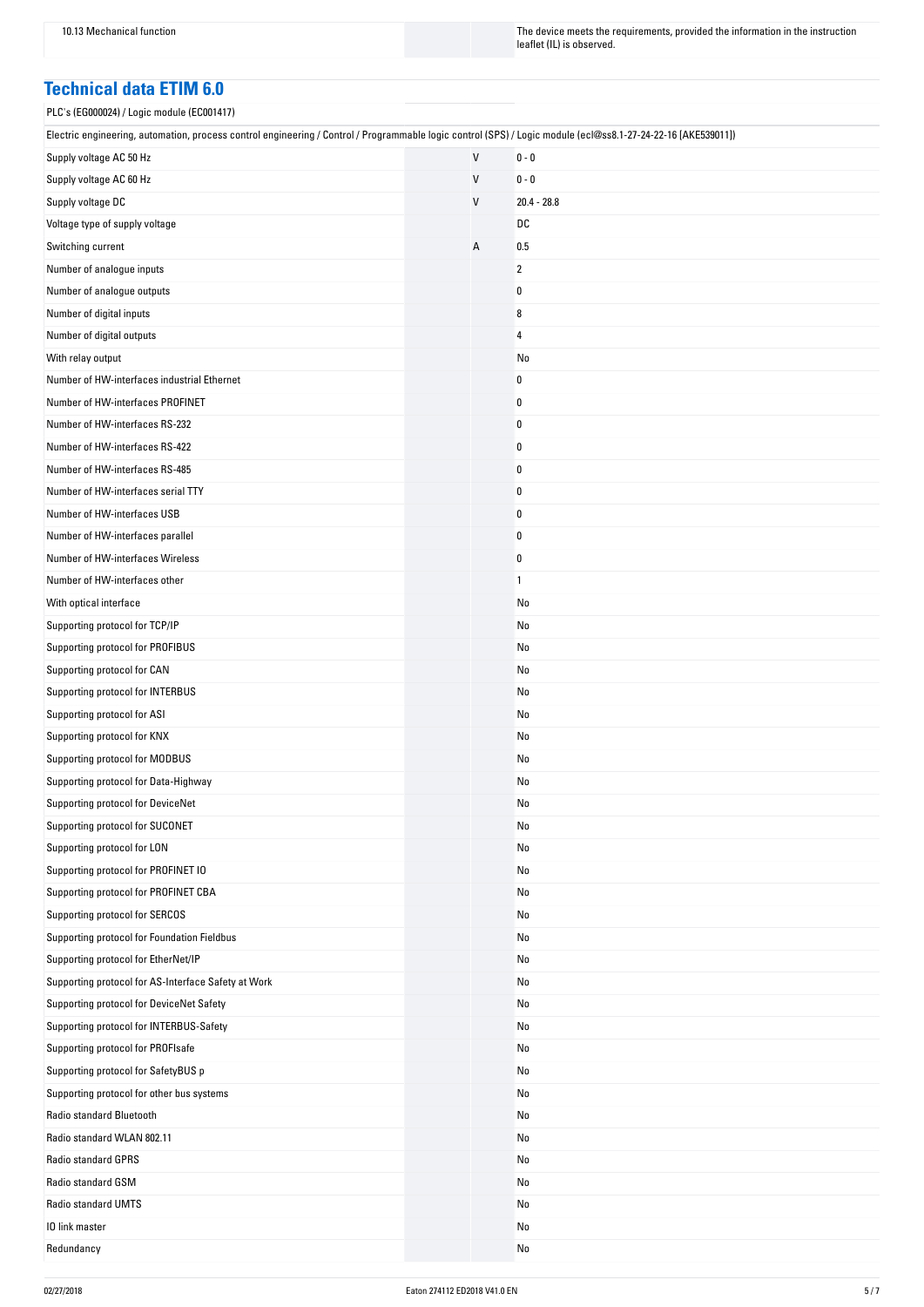| With display                             |    | N <sub>0</sub> |
|------------------------------------------|----|----------------|
| Degree of protection (IP)                |    | <b>IP20</b>    |
| <b>Basic device</b>                      |    | Yes            |
| Expandable                               |    | No             |
| Expansion device                         |    | No             |
| With timer                               |    | Yes            |
| Rail mounting possible                   |    | Yes            |
| Wall mounting/direct mounting            |    | Yes            |
| Front build in possible                  |    | No             |
| Rack-assembly possible                   |    | No             |
| Suitable for safety functions            |    | No             |
| Category according to EN 954-1           |    |                |
| SIL according to IEC 61508               |    | None           |
| Performance level acc. to EN ISO 13849-1 |    | None           |
| Appendant operation agent (Ex ia)        |    | No             |
| Appendant operation agent (Ex ib)        |    | No             |
| Explosion safety category for gas        |    | None           |
| Explosion safety category for dust       |    | None           |
| Width                                    | mm | 71.5           |
| Height                                   | mm | 90             |
| Depth                                    | mm | 58             |

## **Approvals**

| <b>Product Standards</b>    | IEC/EN see Technical Data; UL 508; CSA C22.2 No. 142-M1987; CSA C22.2 No. 213-<br>M1987; CE marking |
|-----------------------------|-----------------------------------------------------------------------------------------------------|
| UL File No.                 | E135462                                                                                             |
| UL Category Control No.     | NRAQ                                                                                                |
| CSA File No.                | 012528                                                                                              |
| CSA Class No.               | $2252 - 01 + 2258 - 02$                                                                             |
| North America Certification | UL listed, CSA certified                                                                            |
| <b>Degree of Protection</b> | IEC: IP20, UL/CSA Type: -                                                                           |